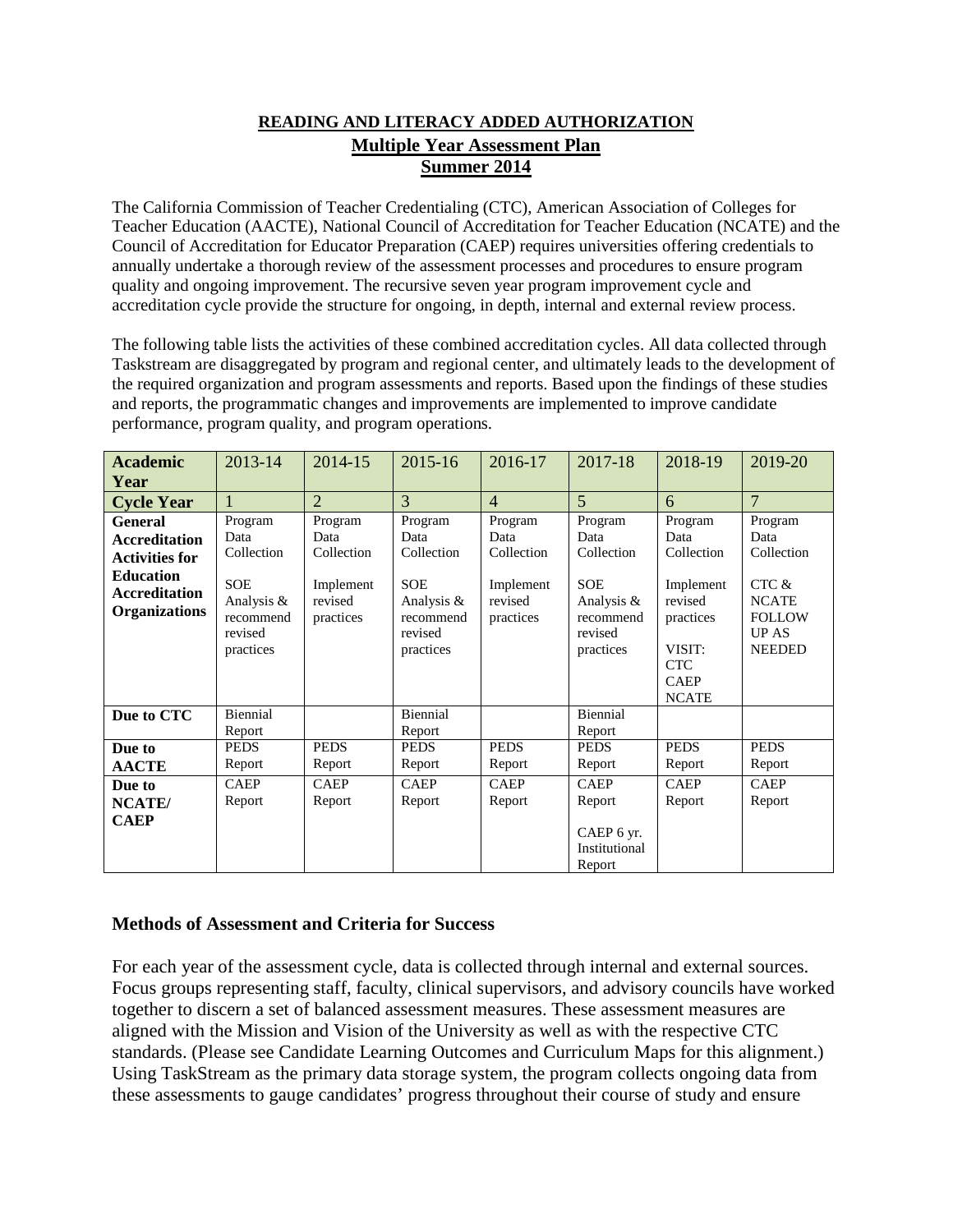CTC program standards are met. Each signature assignment is evaluated using a supporting rubric. The key assessments for this program and supporting rubrics are listed below. All candidates are expected to be at the "proficient level of performance with a score of "3" or above in each rubric criteria. Following these tables, are the accompanying rubrics.

#### **Direct Measures:**

| <b>Evaluation Instrument</b> | <b>Description</b>                    | <b>CTC Standards Assessed</b>             |
|------------------------------|---------------------------------------|-------------------------------------------|
| GED 628 Signature Assignment | Using Technology to Support           | <b>RLAA</b> Standards                     |
|                              | <b>Student Learning</b>               | 3,5,7,8,9,10                              |
|                              |                                       |                                           |
| GED 696 Signature Assignment | Advanced Research-Based Literacy      | RLAA Standards, 2.5, 3.1, 3.2 a-f,        |
|                              | <b>Instruction for All Students</b>   | $3.6, 4.1 - 4.3, 5.A, 5.A1 - 5.A4, 5B1 -$ |
|                              |                                       | 5 <sub>B</sub> 3                          |
|                              |                                       |                                           |
| GED 697 Signature Assignment | Advanced Literacy Assessment,         | RLAA Standards 1.2, 2.4-2.5, 3.1,         |
|                              | Instruction and Intervention for All  | 3.2a-g, 3.3-3.7, 4.1-4.5, 5.A1-5.A4,      |
|                              | <b>Students</b>                       | 5B1-2                                     |
|                              |                                       |                                           |
| GED 689P Written Signature   | <b>Written Presentation - Masters</b> | CSTP 6.1-6.3                              |
| Assignment                   | Research Project                      |                                           |
|                              |                                       |                                           |
| GED 689P Oral Signature      | <b>Oral Presentation - Masters</b>    | CSTP 6.1-63                               |
| Assignment                   | Research Project                      |                                           |
|                              |                                       |                                           |

#### **Indirect Measures:**

| <b>Evaluation Instrument</b>  | <b>Description</b>          | <b>Use</b>                                                      |  |
|-------------------------------|-----------------------------|-----------------------------------------------------------------|--|
| Exit Survey                   | Form-based Author Responses | Feedback used for quality assurance<br>and Program improvement  |  |
| <b>Disposition Assessment</b> | Form-based Author Responses | Monitor candidates' development of<br>professional dispositions |  |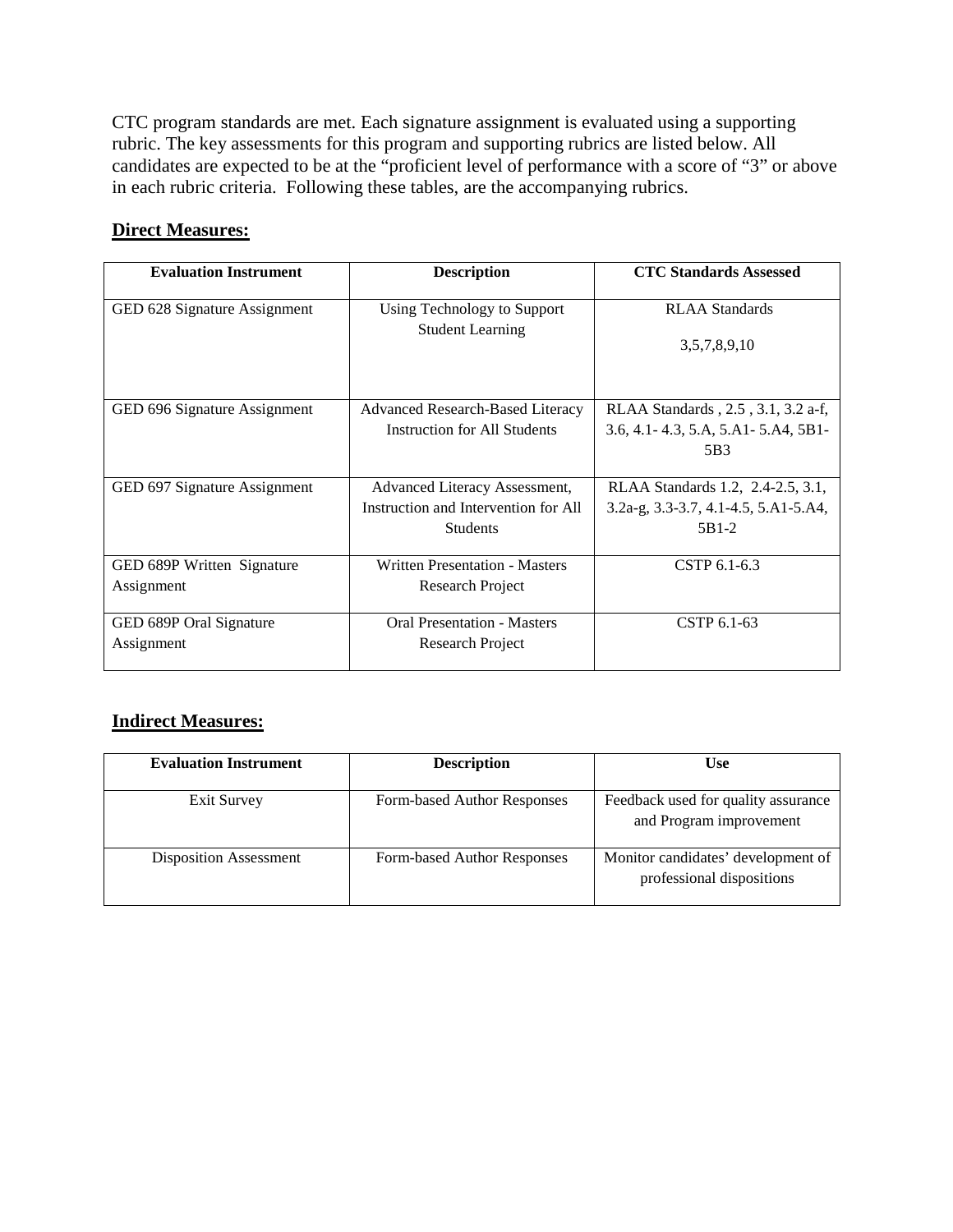# **Key Assessment Rubrics:**

# **GED 628 Signature Assignment Rubric**

|                                               | <b>Far Below Standard</b>                                                                               | <b>Below Standard</b>                                                                                     | <b>Meets Standard</b>                                                                                         | <b>Exceeds Standard</b>                                                                                                          | Score/Level |
|-----------------------------------------------|---------------------------------------------------------------------------------------------------------|-----------------------------------------------------------------------------------------------------------|---------------------------------------------------------------------------------------------------------------|----------------------------------------------------------------------------------------------------------------------------------|-------------|
| Content and<br>Technology<br><b>Standards</b> | No evidence of integration of<br>CA Standards with<br>Technology Standards for the<br>appropriate grade | Some evidence of integration<br>of CA Standards with<br>Technology Standards for the<br>appropriate grade | Adequate evidence of<br>integration of CA Standards<br>with Technology Standards for<br>the appropriate grade | Clear evidence of integration<br>of CA Standards with<br>Technology Standards for the<br>appropriate grade                       |             |
| Assessment<br>Data                            | No assessment data provided                                                                             | Data not correlated to<br>identified standards                                                            | Included adequate data to<br>measure student mastery of<br>lesson standards                                   | Included relevant data to<br>measure student mastery of<br>lesson standards                                                      |             |
| Technology                                    | No hardware and/or software<br>incorporated                                                             | Hardware and/or software not<br>appropriate for lesson delivery                                           | Included adequate hardware<br>and/or software tools to<br>deliver the lesson                                  | Included relevant hardware<br>and/or software tools to<br>deliver the lesson                                                     |             |
| Internet<br>Resources                         | No internet resources<br>incorporated                                                                   | Internet resources not<br>appropriate with identified<br>standards                                        | Included adequate internet<br>resources to develop or<br>deliver the lesson                                   | Included relevant internet<br>resources to develop or<br>deliver the lesson                                                      |             |
| <b>Differentiation</b>                        | Lesson plan does not identify<br>strategies for differentiation                                         | Differentiation is not<br>consistent with identified<br>standards                                         | Lesson plan adequately<br>identifies strategies for<br>differentiation connected to<br>identified standards   | Lesson clearly and<br>consistently identifies relevant<br>strategies for differentiation<br>connected to identified<br>standards |             |

created **5** taskstream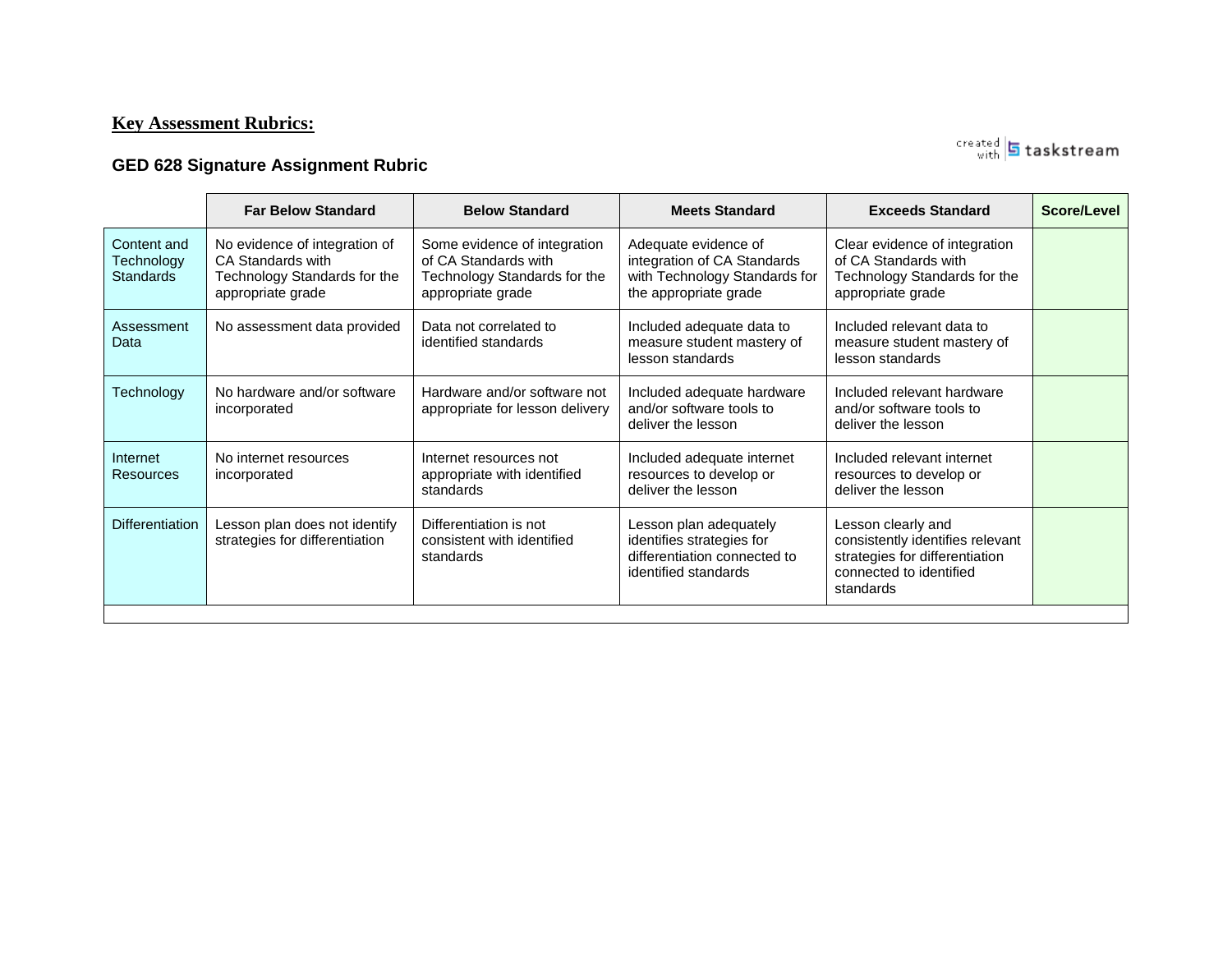# **GED 692 Signature Assignment Rubric**

created **5** taskstream

|                                                               | <b>Far Below Standard</b>                                                                                                                                                                                                                                                                                                                       | <b>Below Standard</b>                                                                                                                                                                                                                                                                  | <b>Meets Standard</b>                                                                                                                                                                                                                                         | <b>Exceeds Standard</b>                                                                                                                                                                                                                                 | <b>Score/Level</b> |
|---------------------------------------------------------------|-------------------------------------------------------------------------------------------------------------------------------------------------------------------------------------------------------------------------------------------------------------------------------------------------------------------------------------------------|----------------------------------------------------------------------------------------------------------------------------------------------------------------------------------------------------------------------------------------------------------------------------------------|---------------------------------------------------------------------------------------------------------------------------------------------------------------------------------------------------------------------------------------------------------------|---------------------------------------------------------------------------------------------------------------------------------------------------------------------------------------------------------------------------------------------------------|--------------------|
| Strategy<br>Demonstration<br>Plan                             | <b>Strategy Demonstration</b><br>Plan contains an<br>incomplete Strategy<br>Demonstration Plan<br>template, no identified<br>ELA standards, weak<br>description of<br>instructional setting,<br>and no reflections on<br>strengths and<br>weaknesses of the<br>strategy<br><b>Standards</b><br>CA- PLNU/Reading Certificate (2011)<br>Standard: | <b>Strategy Demonstration</b><br>Plan contains a<br>partially completed<br><b>Strategy Demonstration</b><br>Plan template,<br>identified ELA<br>standards, weak<br>description of<br>instructional setting,<br>and no reflections on<br>strengths and<br>weaknesses of the<br>strategy | <b>Strategy Demonstration</b><br>Plan contains a<br>completed Strategy<br>Demonstration Plan<br>template, identified<br>ELA standards,<br>description of<br>instructional setting, but<br>no reflections on<br>strengths and<br>weaknesses of the<br>strategy | <b>Strategy Demonstration</b><br>Plan contains a<br>completed Strategy<br><b>Demonstration Plan</b><br>template, identified ELA<br>standards, description<br>of instructional setting,<br>reflections on strengths<br>and weaknesses of the<br>strategy |                    |
|                                                               | Standard 2: Developing Fluent Reading                                                                                                                                                                                                                                                                                                           |                                                                                                                                                                                                                                                                                        |                                                                                                                                                                                                                                                               |                                                                                                                                                                                                                                                         |                    |
| Literature Log                                                | Literature Log includes<br>titles and authors of<br>fiction and non-fiction<br>selections used to<br>teach less than 10<br>different Reading<br><b>Strategies</b>                                                                                                                                                                               | Literature Log includes<br>titles and authors of<br>fiction and non-fiction<br>selections used to<br>teach 10-14 different<br><b>Reading Strategies</b>                                                                                                                                | Literature Log includes<br>titles and authors of<br>fiction and non-fiction<br>selections used to<br>teach 15-17 different<br><b>Reading Strategies</b>                                                                                                       | Literature Log includes<br>titles and authors of<br>fiction and non-fiction<br>selections used to<br>teach 18 different<br><b>Reading Strategies</b>                                                                                                    |                    |
|                                                               | <b>Standards</b><br>CA- PLNU/Reading Certificate (2011)<br>Standard:<br>Standard 9: Curriculum and Instructional Practices                                                                                                                                                                                                                      |                                                                                                                                                                                                                                                                                        |                                                                                                                                                                                                                                                               |                                                                                                                                                                                                                                                         |                    |
| Findings,<br>Connections<br>and<br><b>Reflections</b><br>Logs | Little or no information,<br>connections and<br>reflections including:<br>Incomplete or missing<br>citation, incomplete<br>summary of reading, 1<br>finding, 1 connection                                                                                                                                                                       | Partial information,<br>connections and<br>reflections including:<br>1 citation, incomplete<br>summary of reading, 1<br>finding, 1 connection<br>between reading and                                                                                                                   | Clear information,<br>connections and<br>reflections including:<br>1 citation, completed<br>summary of reading, 2<br>findings, 1 connection<br>between reading and                                                                                            | Clear and detailed<br>information,<br>connections and<br>reflections including: 1<br>citation, completed<br>summary of reading, 2<br>findings,                                                                                                          |                    |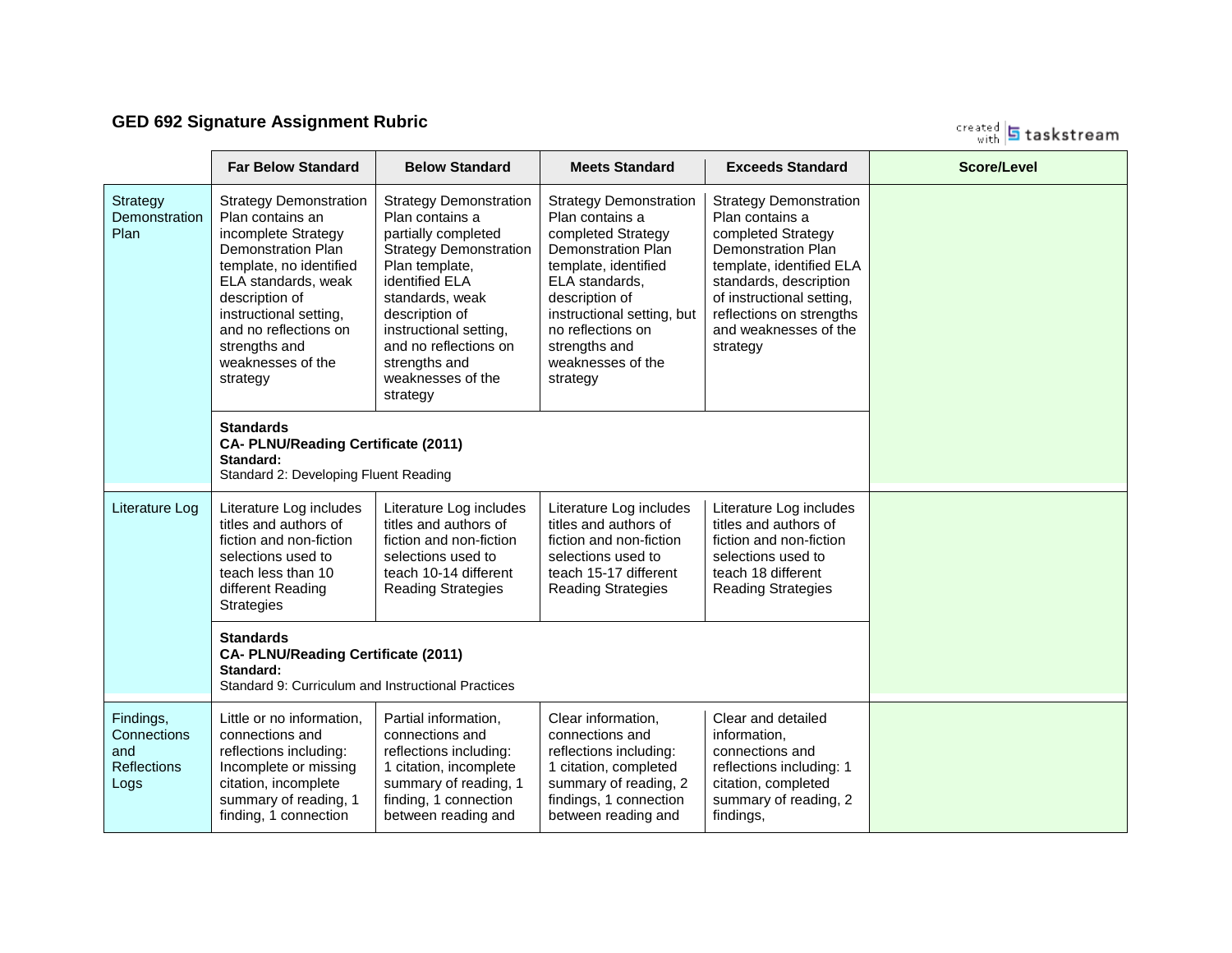|                                     | <b>Far Below Standard</b>                                                                                                      | <b>Below Standard</b>                                                                                                          | <b>Meets Standard</b>                                                                                                            | <b>Exceeds Standard</b>                                                                                                                | Score/Level |
|-------------------------------------|--------------------------------------------------------------------------------------------------------------------------------|--------------------------------------------------------------------------------------------------------------------------------|----------------------------------------------------------------------------------------------------------------------------------|----------------------------------------------------------------------------------------------------------------------------------------|-------------|
|                                     | between reading and<br>teaching practice, and<br>missing reflection                                                            | teaching practice, and<br>incomplete reflection                                                                                | teaching practice, and<br>reflection                                                                                             | 2 connections between<br>reading and teaching<br>practice, and reflection                                                              |             |
|                                     | <b>Standards</b><br><b>CA- PLNU/Reading Certificate (2011)</b><br>Standard:                                                    | Standard 8: Application of Research-Based and Theoretical Foundations                                                          |                                                                                                                                  |                                                                                                                                        |             |
| Sharing of a<br>Reading<br>Strategy | Little or no information<br>provided on the<br>Reading Strategy with<br>no samples, examples<br>or handouts for<br>explanation | Partial information<br>provided on the<br>Reading Strategy with<br>minimal samples,<br>examples or handouts<br>for explanation | Clear information<br>provided on the<br><b>Reading Strategy</b><br>including samples,<br>examples or handouts<br>for explanation | Clear and detailed<br>information provided on<br>the Reading Strategy<br>including samples,<br>examples or handouts<br>for explanation |             |
|                                     | <b>Standards</b><br><b>CA- PLNU/Reading Certificate (2011)</b><br>Standard:<br>Standard 3: Comprehension and Study Strategies  |                                                                                                                                |                                                                                                                                  |                                                                                                                                        |             |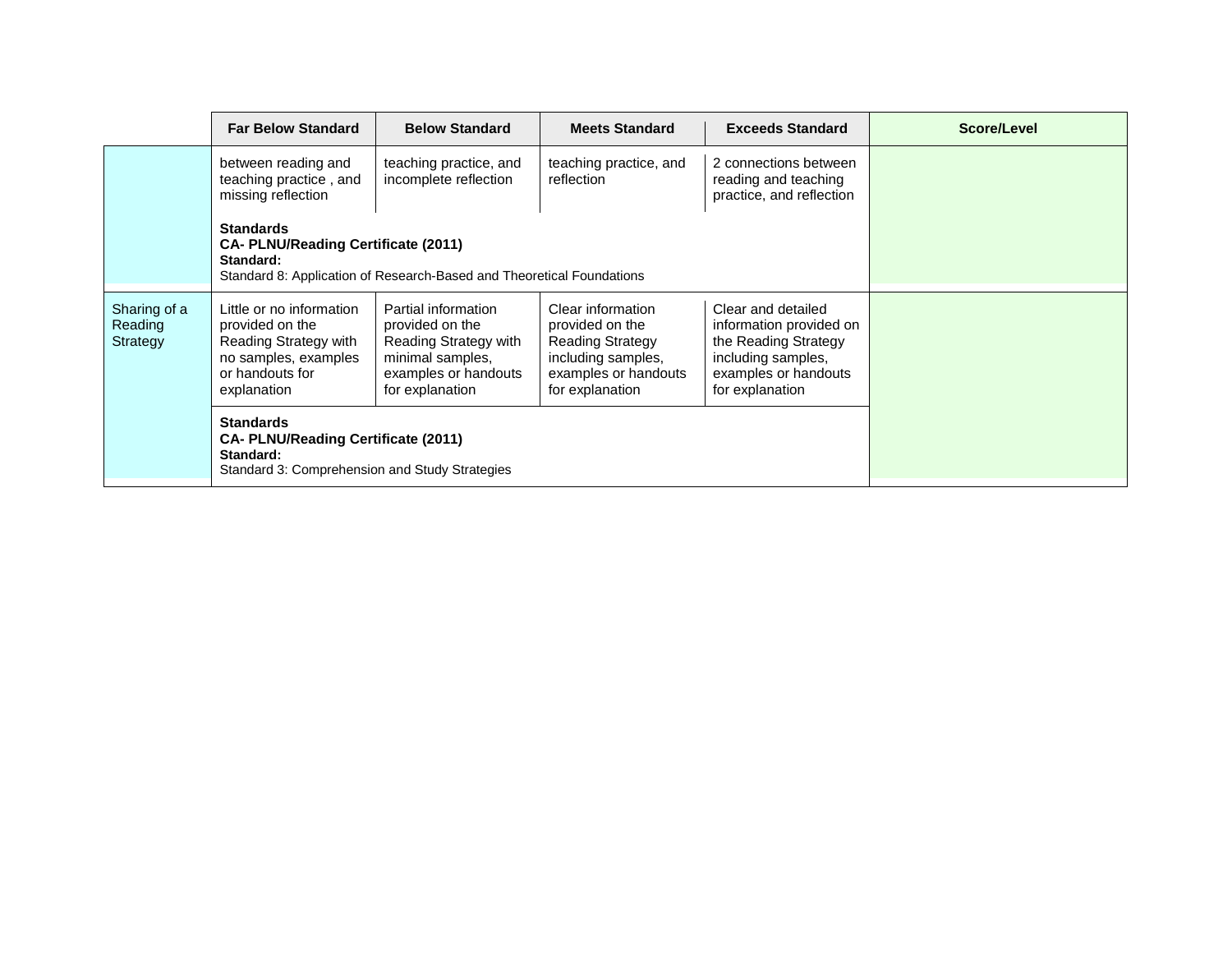

# <http://www.taskstream.com/>**GED 693 Signature Assignment Rubric**

|                                                    | <b>Far Below Standard</b>                                                                                                                                                                                                                                                                                                                    | <b>Below Standard</b>                                                                                                                                                                                                                                                                                                                                          | <b>Meets Standard</b>                                                                                                                                                                                                                                                  | <b>Exceeds Standard</b>                                                                                                                                                                                                                                               | Score/Level |
|----------------------------------------------------|----------------------------------------------------------------------------------------------------------------------------------------------------------------------------------------------------------------------------------------------------------------------------------------------------------------------------------------------|----------------------------------------------------------------------------------------------------------------------------------------------------------------------------------------------------------------------------------------------------------------------------------------------------------------------------------------------------------------|------------------------------------------------------------------------------------------------------------------------------------------------------------------------------------------------------------------------------------------------------------------------|-----------------------------------------------------------------------------------------------------------------------------------------------------------------------------------------------------------------------------------------------------------------------|-------------|
| Diagnostic<br><b>Folders</b>                       | Diagnostic Folders are<br>incomplete with ONE student<br>& include:<br>Assessment data<br>Student work<br>Progress notes<br>Anecdotal records<br>Conferences/interviews with<br>each student with identification<br>of the significance of that piece<br>of evidence<br><b>Standards</b><br>CA- PLNU/Reading Certificate (2011)<br>Standard: | Diagnostic Folders are partially<br>completed with TWO students<br>& include:<br>Assessment data<br>Student work<br>Progress notes<br>Anecdotal records<br>Conferences/interviews with<br>each student with identification<br>of the significance of that piece<br>of evidence<br>Standard 5: Intervention Strategies at Early and Intermediate Reading Levels | Diagnostic Folders are<br>completed with THREE<br>students & include:<br>Assessment data<br>Student work<br>Progress notes<br>Anecdotal records<br>Conferences/interviews with<br>each student with identification<br>of the significance of that piece<br>of evidence | Diagnostic Folders are<br>completed with FOUR<br>students & include:<br>Assessment data<br>Student work<br>Progress notes<br>Anecdotal records<br>Conferences/interviews with<br>each student with identification<br>of the significance of that piece<br>of evidence |             |
| Thumbnail<br><b>Sketches</b>                       | Thumbnail Sketches are<br>incomplete with a summary<br>chart including Name,<br>Strengths, Needs,<br>Needed/Missing information<br>for ONE students                                                                                                                                                                                          | Thumbnail Sketches are<br>partially completed with a<br>summary chart including<br>Name, Strengths, Needs,<br>Needed/Missing information<br>for TWO students                                                                                                                                                                                                   | Thumbnail Sketches are<br>mostly complete with a<br>summary chart including<br>Name, Strengths, Needs,<br>Needed/Missing information<br>for THREE students                                                                                                             | Thumbnail Sketches are<br>complete and detailed with a<br>summary chart including<br>Name, Strengths, Needs,<br>Needed/Missing information<br>for FOUR students                                                                                                       |             |
|                                                    | <b>Standards</b><br>CA- PLNU/Reading Certificate (2011)<br>Standard:<br>Standard 4: Planning and Delivery of Reading Instruction Based on Assessment                                                                                                                                                                                         |                                                                                                                                                                                                                                                                                                                                                                |                                                                                                                                                                                                                                                                        |                                                                                                                                                                                                                                                                       |             |
| Outline of<br>Proposed<br>Intervention<br>Work for | Little or no information<br>containing answers to 5 or<br>fewer questions noted in the<br>syllabus                                                                                                                                                                                                                                           | Partial information containing<br>answers to<br>6-7 questions noted in the<br>syllabus                                                                                                                                                                                                                                                                         | Clear information containing<br>answers to all 8-11 questions<br>noted in the syllabus                                                                                                                                                                                 | Clear and detailed information<br>containing answers to all 12<br>questions noted in the syllabus                                                                                                                                                                     |             |
| Action<br>Research                                 | <b>Standards</b><br>CA- PLNU/Reading Certificate (2011)<br>Standard:<br>Standard 11: Assessment, Evaluation, and Instruction                                                                                                                                                                                                                 |                                                                                                                                                                                                                                                                                                                                                                |                                                                                                                                                                                                                                                                        |                                                                                                                                                                                                                                                                       |             |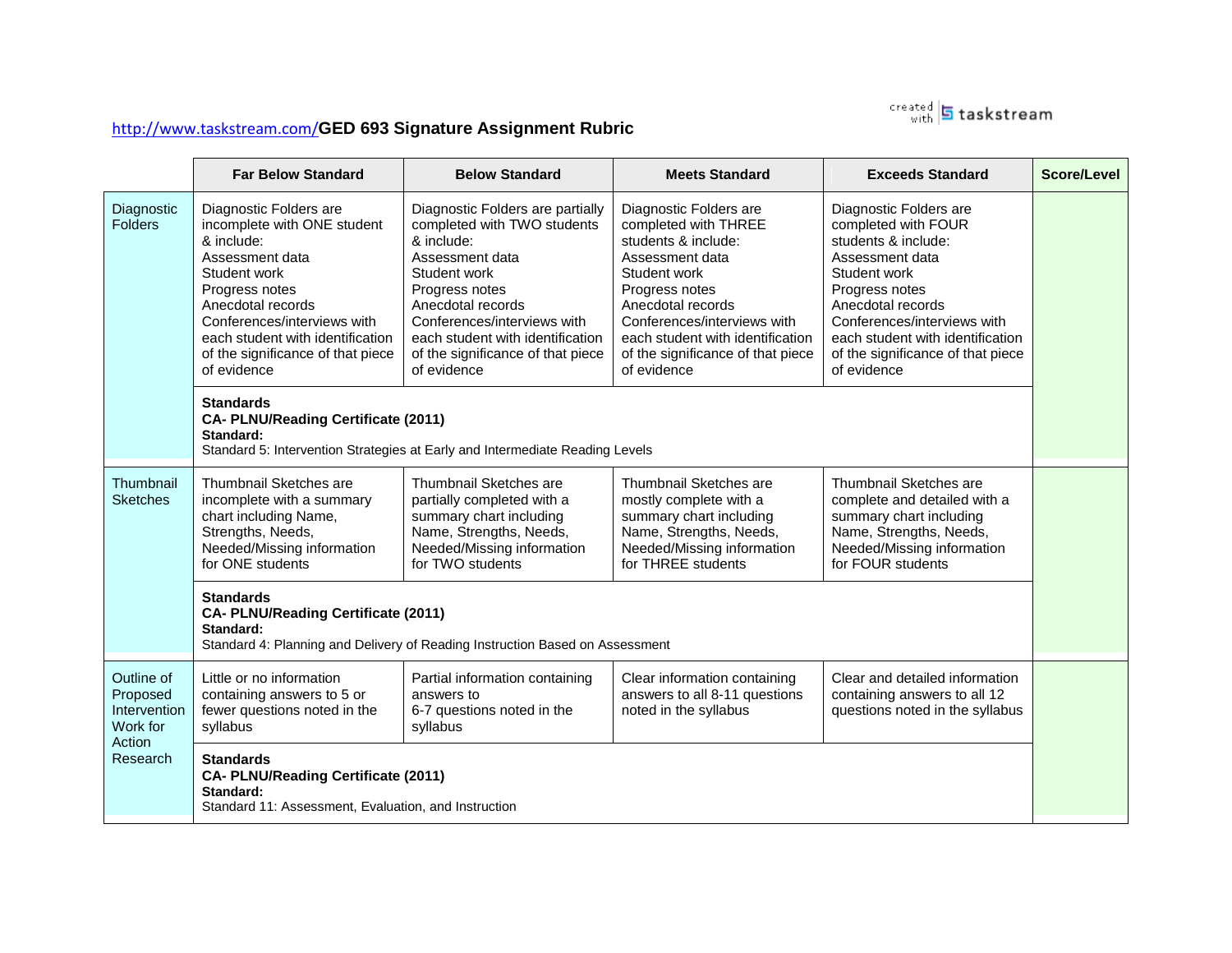| <b>Far Below Standard</b> |  |
|---------------------------|--|
|---------------------------|--|

### <http://www.taskstream.com/>**GED 694 Signature Assignment Rubric**

|                                                              | <b>Far Below Standard</b>                                                                                                                                                                                                                     | <b>Below Standard</b>                                                                                                                                                                                                | <b>Meets Standard</b>                                                                                                                                                                                | <b>Exceeds Standard</b>                                                                                                                                                                                               | Score/Level |  |
|--------------------------------------------------------------|-----------------------------------------------------------------------------------------------------------------------------------------------------------------------------------------------------------------------------------------------|----------------------------------------------------------------------------------------------------------------------------------------------------------------------------------------------------------------------|------------------------------------------------------------------------------------------------------------------------------------------------------------------------------------------------------|-----------------------------------------------------------------------------------------------------------------------------------------------------------------------------------------------------------------------|-------------|--|
| Findings,<br>Connections<br>and<br><b>Reflections</b><br>Log | Little or no information,<br>connections and reflections<br>including:<br>Incomplete or missing citation,<br>incomplete summary of<br>reading, 1 finding, 1<br>connection between reading<br>and teaching practice, and<br>missing reflection | Partial information.<br>connections and reflections<br>including:<br>1 citation, incomplete<br>summary of reading, 1 finding,<br>1 connection between reading<br>and teaching practice, and<br>incomplete reflection | Clear information, connections<br>and reflections including:<br>1 citation, completed summary<br>of reading, 2 findings, 1<br>connection between reading<br>and teaching practice, and<br>reflection | Clear and detailed information.<br>connections and reflections<br>including: 1 citation, completed<br>summary of reading, 2<br>findings,<br>2 connections between<br>reading and teaching practice,<br>and reflection |             |  |
|                                                              | <b>Standards</b><br><b>CA- PLNU/Reading Certificate (2011)</b><br>Standard:<br>Standard 8: Application of Research-Based and Theoretical Foundations                                                                                          |                                                                                                                                                                                                                      |                                                                                                                                                                                                      |                                                                                                                                                                                                                       |             |  |
| No criterion<br>label<br>specified                           | Little or no information<br>provided on the administration<br>and analysis of the Fluency<br>Assessments:<br>1 or no Assessments<br>1 Student<br>Missing Analysis and teaching<br>target                                                      | Partial information provided on<br>the administration and<br>analysis of the Fluency<br>Assessments:<br>1 Assessments<br>1 Students<br>1 Analysis w/ one teaching<br>target                                          | Clear information provided on<br>the administration and<br>analysis of the Fluency<br>Assessments:<br>1-2 Assessments<br>1-2 Students<br>1 Analysis w/ one teaching<br>target                        | Clear and detailed information<br>provided on the administration<br>and analysis of the Fluency<br>Assessments:<br>2 Assessments<br>2 Students<br>2 Analysis w/ one teaching<br>target & data summary                 |             |  |
|                                                              | <b>Standards</b><br>CA- PLNU/Reading Certificate (2011)<br>Standard:<br>Standard 11: Assessment, Evaluation, and Instruction                                                                                                                  |                                                                                                                                                                                                                      |                                                                                                                                                                                                      |                                                                                                                                                                                                                       |             |  |
| Fluency<br><b>Action Plans</b>                               | <b>Fluency Action Plans are</b><br>incomplete:                                                                                                                                                                                                | Fluency Action Plans are<br>partially complete:                                                                                                                                                                      | Fluency Action Plans are<br>mostly complete:                                                                                                                                                         | Fluency Action Plans are<br>complete for                                                                                                                                                                              |             |  |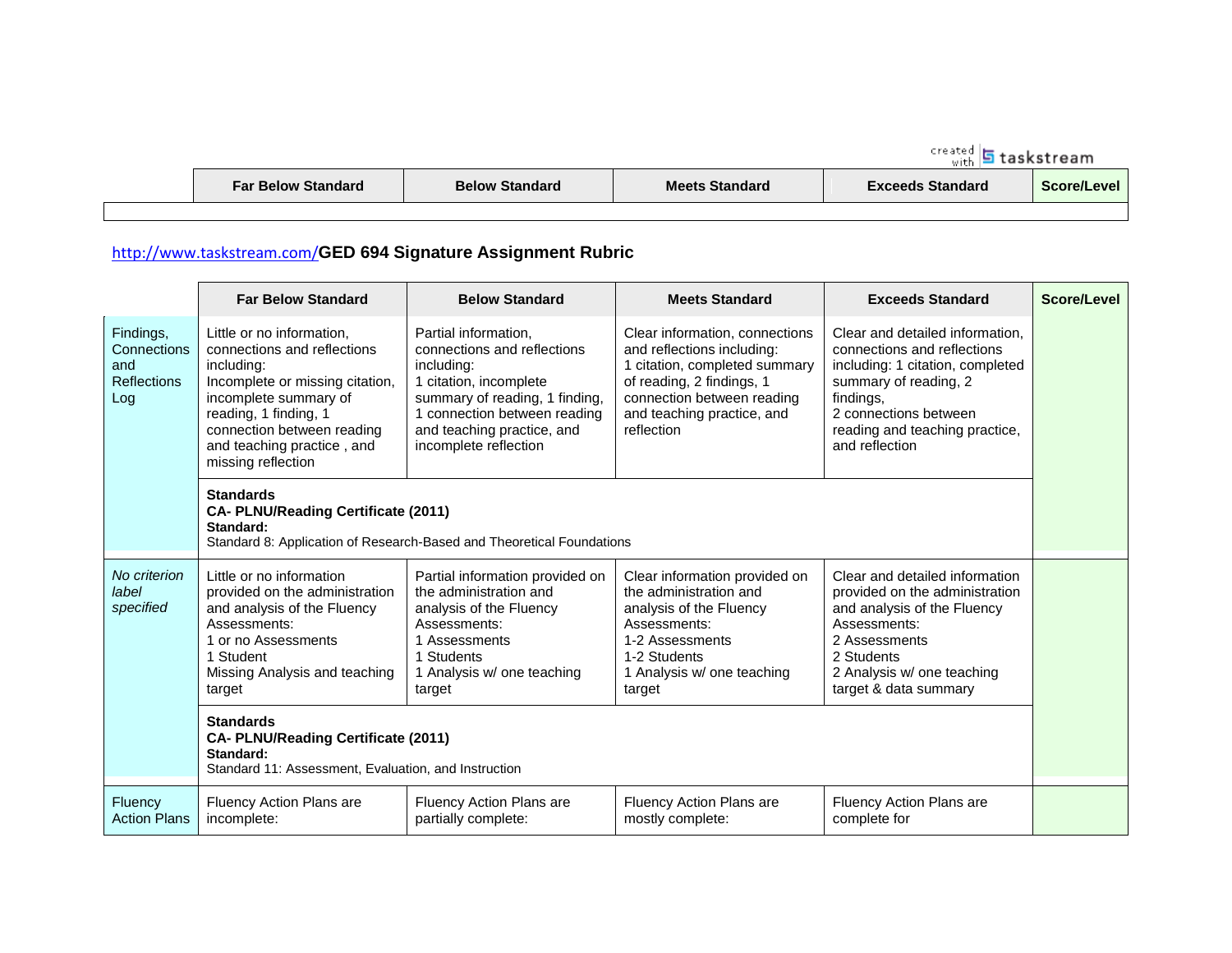| <b>Far Below Standard</b>                                                                                                                                   | <b>Below Standard</b>                             | <b>Meets Standard</b>                                       | <b>Exceeds Standard</b>                                           | Score/Level |  |
|-------------------------------------------------------------------------------------------------------------------------------------------------------------|---------------------------------------------------|-------------------------------------------------------------|-------------------------------------------------------------------|-------------|--|
| ∣ Student<br>Missing Action Plan<br>Unclear explanation                                                                                                     | Student<br>l Action<br><b>Partial Explanation</b> | 2 Students<br>Action w/ clear explanation &<br>intervention | 2 Students<br>2 Actions w/ detailed<br>explanation & intervention |             |  |
| <b>Standards</b><br><b>CA- PLNU/Reading Certificate (2011)</b><br>Standard:<br>Standard 4: Planning and Delivery of Reading Instruction Based on Assessment |                                                   |                                                             |                                                                   |             |  |

# <http://www.taskstream.com/>**GED 698 Signature Assignment Rubric**

|                           | <b>Far Below Standard</b>                                                                                                                                                                                                                                                                                                                                     | <b>Below Standard</b>                                                                                                                                                                                                                                                                                                                                   | <b>Meets Standard</b>                                                                                                                                                                                                                                                         | <b>Exceeds Standard</b>                                                                                                                                                                                                                                                                    | Score/Level |
|---------------------------|---------------------------------------------------------------------------------------------------------------------------------------------------------------------------------------------------------------------------------------------------------------------------------------------------------------------------------------------------------------|---------------------------------------------------------------------------------------------------------------------------------------------------------------------------------------------------------------------------------------------------------------------------------------------------------------------------------------------------------|-------------------------------------------------------------------------------------------------------------------------------------------------------------------------------------------------------------------------------------------------------------------------------|--------------------------------------------------------------------------------------------------------------------------------------------------------------------------------------------------------------------------------------------------------------------------------------------|-------------|
| Introduction              | Introduction provides little or<br>no information related to the<br>instructional context for<br>action research, a brief<br>description of four struggling<br>readers and answers to<br>questions concerning<br>challenges and struggles as<br>stated in the Signature<br>Assignment<br><b>Standards</b><br>CA- PLNU/Reading Certificate (2011)<br>Standard: | Introduction provides partial<br>information related to the<br>instructional context for<br>action research, a brief<br>description of four struggling<br>readers and answers to<br>questions concerning<br>challenges and struggles as<br>stated in the Signature<br>Assignment<br>Standard 7: Application and Reinforcement Through Field Experiences | Introduction provides clear<br>information including the<br>instructional context for<br>action research, a brief<br>description of four struggling<br>readers and answers to<br>questions concerning<br>challenges and struggles as<br>stated in the Signature<br>Assignment | Introduction provides clear<br>and detailed information<br>including the instructional<br>context for action research, a<br>brief description of four<br>struggling readers and<br>answers to questions<br>concerning challenges and<br>struggles as stated in the<br>Signature Assignment |             |
| Design and<br>Methodology | Little or no description of 5 or<br>less intervention sessions<br>answering the 7 questions<br>from the Signature<br>Assignment<br><b>Standards</b>                                                                                                                                                                                                           | Partial description of 6-8<br>intervention sessions<br>answering the 7 questions<br>from the Signature<br>Assignment                                                                                                                                                                                                                                    | Clear description of 9-11<br>intervention sessions<br>answering the 7 questions<br>from the Signature<br>Assignment                                                                                                                                                           | Clear and detailed<br>description of 12 intervention<br>sessions answering the 7<br>questions from the Signature<br>Assignment                                                                                                                                                             |             |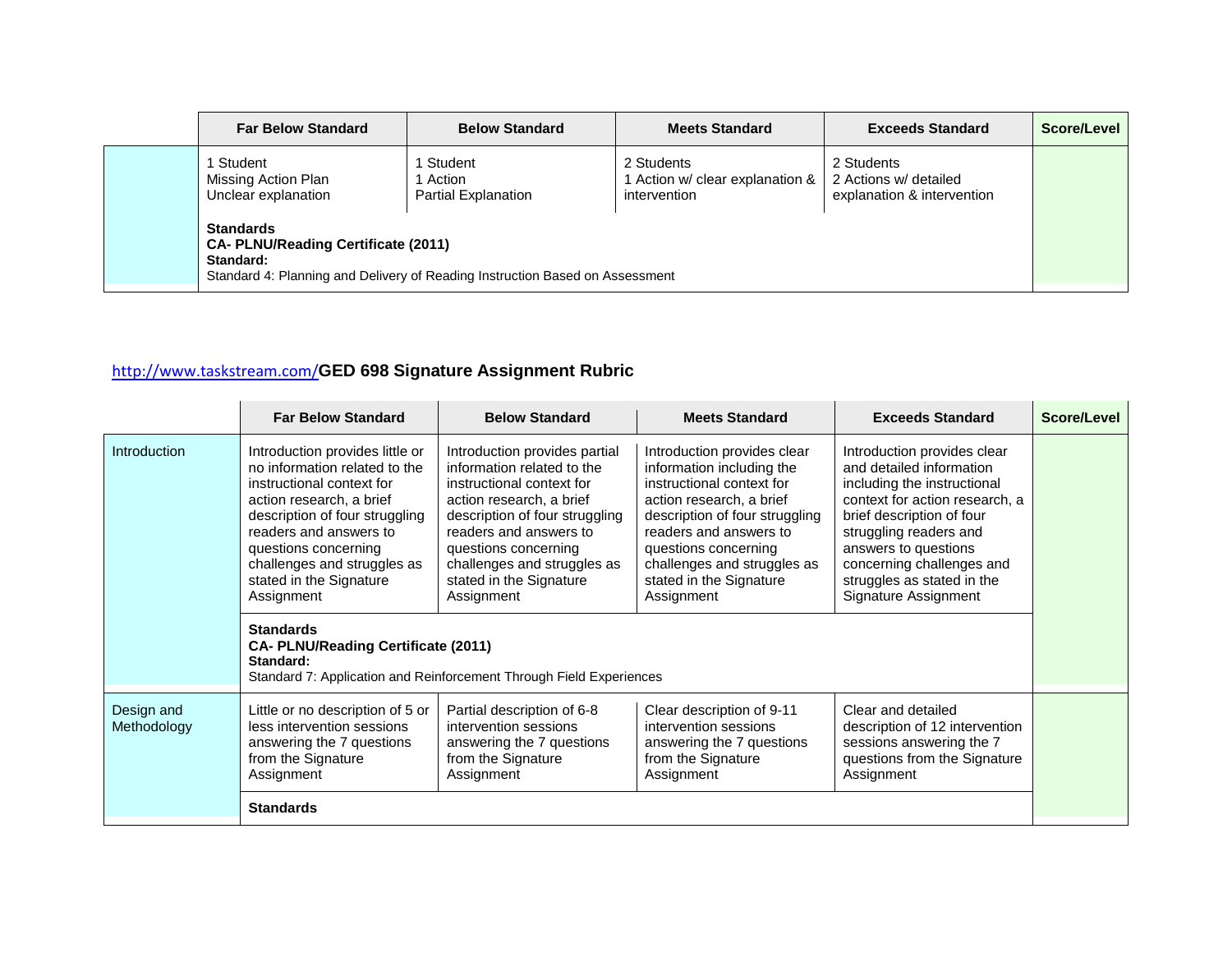|                     | <b>Far Below Standard</b>                                                                                                                                                     | <b>Below Standard</b>                                                                                                                                                           | <b>Meets Standard</b>                                                                                                                                                                                                                                                                                                                                              | <b>Exceeds Standard</b>                                                                                                                                                       | Score/Level |
|---------------------|-------------------------------------------------------------------------------------------------------------------------------------------------------------------------------|---------------------------------------------------------------------------------------------------------------------------------------------------------------------------------|--------------------------------------------------------------------------------------------------------------------------------------------------------------------------------------------------------------------------------------------------------------------------------------------------------------------------------------------------------------------|-------------------------------------------------------------------------------------------------------------------------------------------------------------------------------|-------------|
|                     | <b>CA- PLNU/Reading Certificate (2011)</b><br>Standard:                                                                                                                       | Standard 4: Planning and Delivery of Reading Instruction Based on Assessment                                                                                                    |                                                                                                                                                                                                                                                                                                                                                                    |                                                                                                                                                                               |             |
| Results/Reflections | Little or no reflection on the<br>implemented intervention<br>providing personal reaction,<br>possible changes, or<br>implications for your<br>teaching practice              | Partial reflection on the<br>implemented intervention<br>providing personal reaction,<br>possible changes, or<br>implications for your teaching<br>practice                     | Clear reflection on the<br>implemented intervention<br>providing personal reaction,<br>possible changes, and<br>implications for your teaching<br>practice                                                                                                                                                                                                         | Clear and detailed reflection<br>on the implemented<br>intervention providing<br>personal reaction, possible<br>changes, and implications for<br>your teaching practice       |             |
|                     | <b>Standards</b><br><b>CA- PLNU/Reading Certificate (2011)</b><br>Standard:<br>Standard 9: Curriculum and Instructional Practices                                             |                                                                                                                                                                                 |                                                                                                                                                                                                                                                                                                                                                                    |                                                                                                                                                                               |             |
| Appendix/Evidence   | Appendix is incomplete<br>containing 5 or less artifacts<br>that include data and<br>materials useful in<br>interpreting the action<br>research with identifying<br>summaries | Appendix is partially<br>complete containing 6-8<br>artifacts that include data<br>and materials useful in<br>interpreting the action<br>research with identifying<br>summaries | Appendix is mostly complete<br>containing 9-11 artifacts that<br>include data and materials<br>useful in interpreting the<br>action research with<br>identifying summaries<br>Appendix is complete<br>containing at least 12<br>artifacts that include data<br>and materials useful in<br>interpreting the action<br>research with identifying<br>summaries<br>20% | Appendix is complete<br>containing at least 12<br>artifacts that include data<br>and materials useful in<br>interpreting the action<br>research with identifying<br>summaries |             |
|                     | <b>Standards</b><br>CA- PLNU/Reading Certificate (2011)<br>Standard:<br>Standard 11: Assessment, Evaluation, and Instruction                                                  |                                                                                                                                                                                 |                                                                                                                                                                                                                                                                                                                                                                    |                                                                                                                                                                               |             |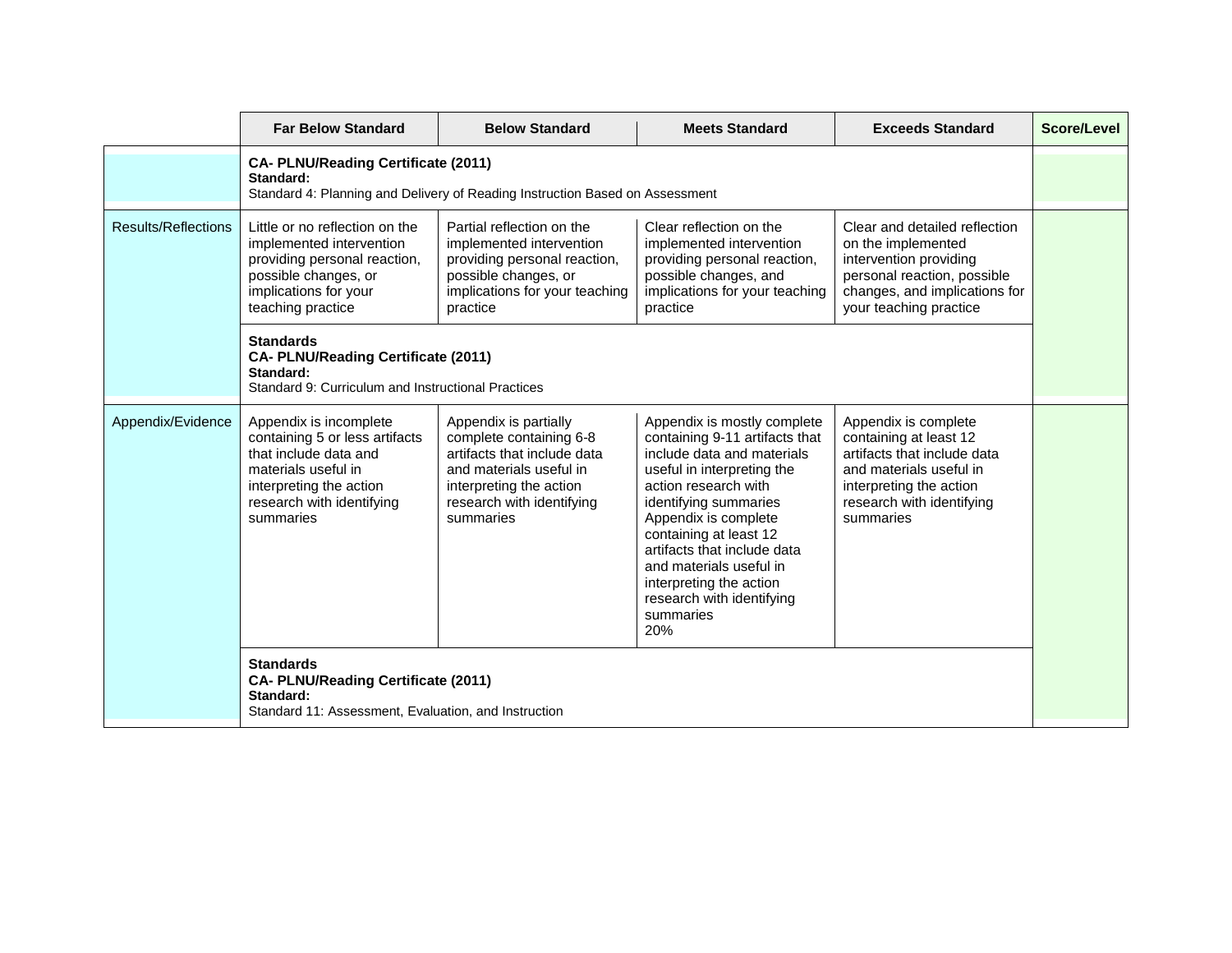| 1. Dignity & Honor:                                    | Demonstrates       | Demonstrates indicator     | Demonstrates indicator  | Consistently and spontaneously       |  |
|--------------------------------------------------------|--------------------|----------------------------|-------------------------|--------------------------------------|--|
| The candidate honors and respects the worthiness of    | indicator          | with direct prompting from | with minimal prompting. | demonstrates indicator with relative |  |
| all individuals in word and deed based on PLNU's       | infrequently if at | peers or teacher. May have | Demonstrates an         | ease. Demonstrates the ability to    |  |
| Wesleyan heritage: We are individuals created in the   | all.               | some difficulty in         | openness to reflect on  | self-correct or demonstrates         |  |
| image of God, committed to civility, respect,          |                    | responding openly to       | feedback from peers or  | responsiveness to feedback from      |  |
| hospitality, grace, and service.                       |                    | feedback from peers or     | teacher.                | peers or teacher if areas for        |  |
|                                                        |                    | teacher.                   |                         | improvement are discussed            |  |
| 2. Honesty & Integrity:                                | Demonstrates       | Demonstrates indicator     | Demonstrates indicator  | Consistently and spontaneously       |  |
| The candidate demonstrates honesty, integrity, and     | indicator          | with direct prompting from | with minimal prompting. | demonstrates indicator with relative |  |
| coherence in attitudes, and actions, and is            | infrequently if at | peers or teacher. May have | Demonstrates an         | ease. Demonstrates the ability to    |  |
| accountable to the norms and expectations of the       | all.               | some difficulty in         | openness to reflect on  | self-correct or demonstrates         |  |
| learning community.                                    |                    | responding openly to       | feedback from peers or  | responsiveness to feedback from      |  |
|                                                        |                    | feedback from peers or     | teacher.                | peers or teacher if areas for        |  |
|                                                        |                    | teacher.                   |                         | improvement are discussed            |  |
| 3. Caring, Patience, and Respect:                      | Demonstrates       | Demonstrates indicator     | Demonstrates indicator  | Consistently and spontaneously       |  |
| The candidate demonstrates caring, patience,           | indicator          | with direct prompting from | with minimal prompting. | demonstrates indicator with relative |  |
| fairness and respect for the knowledge level,          | infrequently if at | peers or teacher. May have | Demonstrates an         | ease. Demonstrates the ability to    |  |
| diversity, and abilities of others, ensuring that all  | all.               | some difficulty in         | openness to reflect on  | self-correct or demonstrates         |  |
| students have the opportunity to achieve.              |                    | responding openly to       | feedback from peers or  | responsiveness to feedback from      |  |
|                                                        |                    | feedback from peers or     | teacher.                | peers or teacher if areas for        |  |
|                                                        |                    | teacher.                   |                         | improvement are discussed            |  |
| 4. Spirit of Collaboration, Flexibility and Humility:  | Demonstrates       | Demonstrates indicator     | Demonstrates indicator  | Consistently and spontaneously       |  |
| The candidate actively participates in and contributes | indicator          | with direct prompting from | with minimal prompting. | demonstrates indicator with relative |  |
| to the achievement of the learning community,          | infrequently if at | peers or teacher. May have | Demonstrates an         | ease. Demonstrates the ability to    |  |
| explaining own thought process with humility and       | all.               | some difficulty in         | openness to reflect on  | self-correct or demonstrates         |  |
| considers those of others with a positive, open-       |                    | responding openly to       | feedback from peers or  | responsiveness to feedback from      |  |
| minded attitude.                                       |                    | feedback from peers or     | teacher.                | peers or teacher if areas for        |  |
|                                                        |                    | teacher.                   |                         | improvement are discussed            |  |
| 5. Harmony in Learning Community:                      | Demonstrates       | Demonstrates indicator     | Demonstrates indicator  | Consistently and spontaneously       |  |
| The candidate takes responsibility for resolving       | indicator          | with direct prompting from | with minimal prompting. | demonstrates indicator with relative |  |
| conflicts or issues with others, and teaches students  | infrequently if at | peers or teacher. May have | Demonstrates an         | ease. Demonstrates the ability to    |  |
| those skills, in a way that sustains and enhances a    | all.               | some difficulty in         | openness to reflect on  | self-correct or demonstrates         |  |
| healthy and safe learning community.                   |                    | responding openly to       | feedback from peers or  | responsiveness to feedback from      |  |
|                                                        |                    | feedback from peers or     | teacher.                | peers or teacher if areas for        |  |
|                                                        |                    | teacher.                   |                         | improvement are discussed            |  |
| 6. Self-Awareness/Calling:                             | Demonstrates       | Demonstrates indicator     | Demonstrates indicator  | Consistently and spontaneously       |  |
| The candidate shows awareness of areas of strength,    | indicator          | with direct prompting from | with minimal prompting. | demonstrates indicator with relative |  |
| interests, learning style, and areas for continuing    | infrequently if at | peers or teacher. May have | Demonstrates an         | ease. Demonstrates the ability to    |  |
| growth; generates and follows through on               | all.               | some difficulty in         | openness to reflect on  | self-correct or demonstrates         |  |
| personalized growth plans. The candidate               |                    | responding openly to       | feedback from peers or  | responsiveness to feedback from      |  |
| demonstrates that serving as a professional educator   |                    | feedback from peers or     | teacher.                | peers or teacher if areas for        |  |
| is a confirmed calling to equip, to transform and to   |                    | teacher.                   |                         | improvement are discussed            |  |